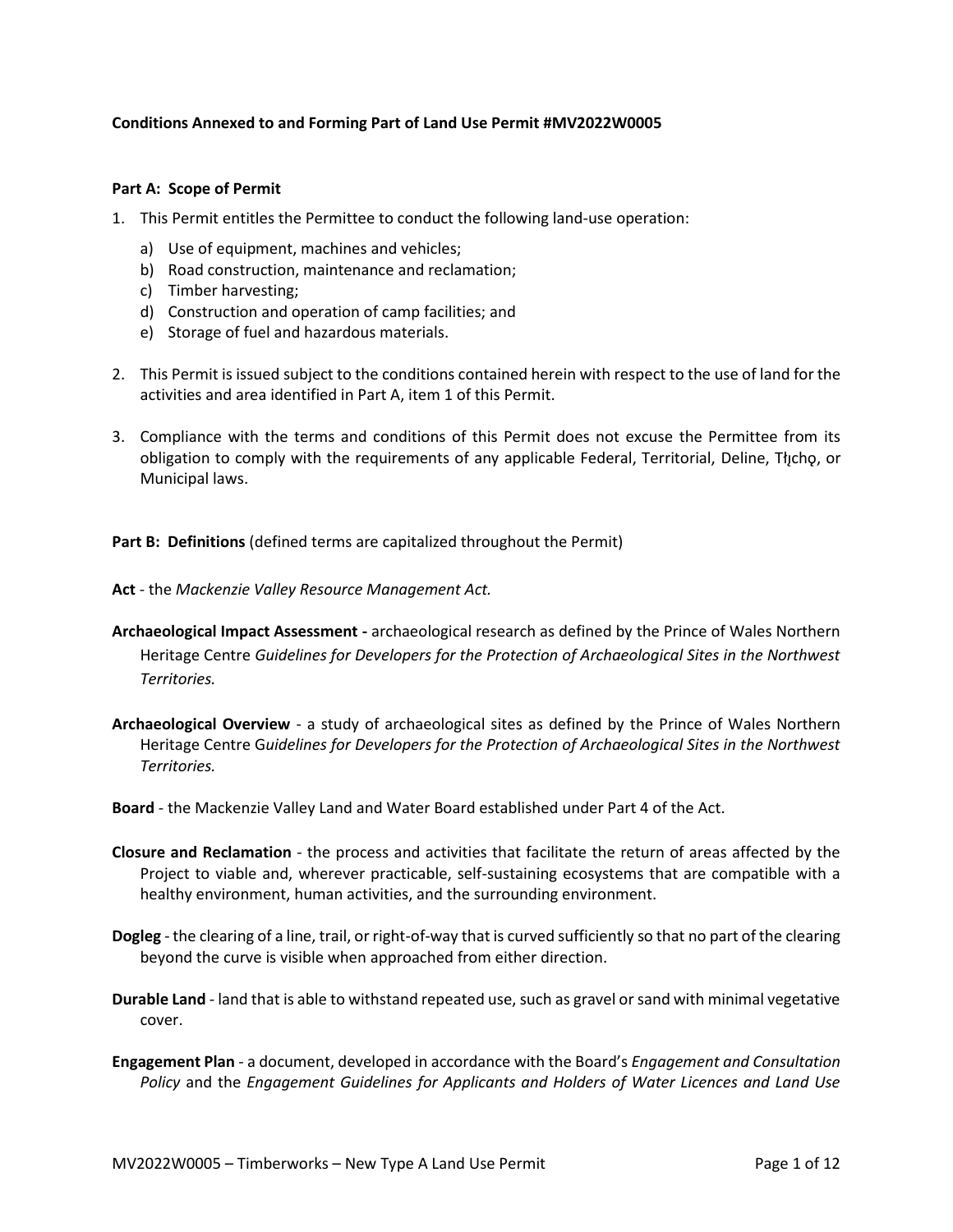*Permits*, that clearly describes how, when, and which engagement activities will occur with an affected party during the life of the project.

- **Fuel Storage Container** a container for the storage of petroleum or allied petroleum products with a capacity of less than 230 litres.
- **Fuel Storage Tank**  a closed container for the storage of petroleum or allied petroleum products with a capacity of more than 230 litres.
- **Greywater** all liquid wastes from showers, baths, sinks, kitchens, and domestic washing facilities but not including toilet wastes.
- **Habitat** the area or type of site where a species or an individual of a species of wildlife naturally occurs or on which it depends, directly or indirectly, to carry out its life processes.
- **Inspector**  an Inspector designated by the Minister under the Act.
- **Minister** the Minister of Indian Affairs and Northern Development Canada or the Minister of the Government of the Northwest Territories – Department of Lands, as the case may be.
- **Ordinary High-Water Mark**  the usual or average level to which a body of water rises at its highest point and remains for sufficient time so as to change the characteristics of the land. In flowing waters (rivers, streams) this refers to the "active channel/bank-full level" which is often the 1:2 year flood flow return level. In inland lakes, wetlands, or marine environments, it refers to those parts of the Watercourse bed and banks that are frequently flooded by water so as to leave a mark on the land and where the natural vegetation changes from predominately aquatic vegetation to terrestrial vegetation (excepting water tolerant species). For reservoirs, this refers to normal high operating levels (full supply level).

**Permittee -** the holder of this permit.

Permafrost - ground (soil or rock) that remains at or below 0°C for at least two consecutive years.

- **Progressive Reclamation**  Closure and Reclamation activities conducted during the operating phase of the project.
- **Secondary Containment** containment that prevents liquids that leak from Fuel Storage Tanks or containers from reaching outside the containment area and includes double-walled Tanks, piping, liners, and impermeable barriers.

**Sewage** - all toilet wastes and Greywater.

**Spill Contingency Plan** - a document, developed in accordance with Aboriginal Affairs and Northern Development Canada's *Guidelines for Spill Contingency Planning* that describes the set of procedures to be implemented to minimize the effects of a spill.

**Spring Break-up** – **[March 31/April 15]** each year, for the purpose of this operation.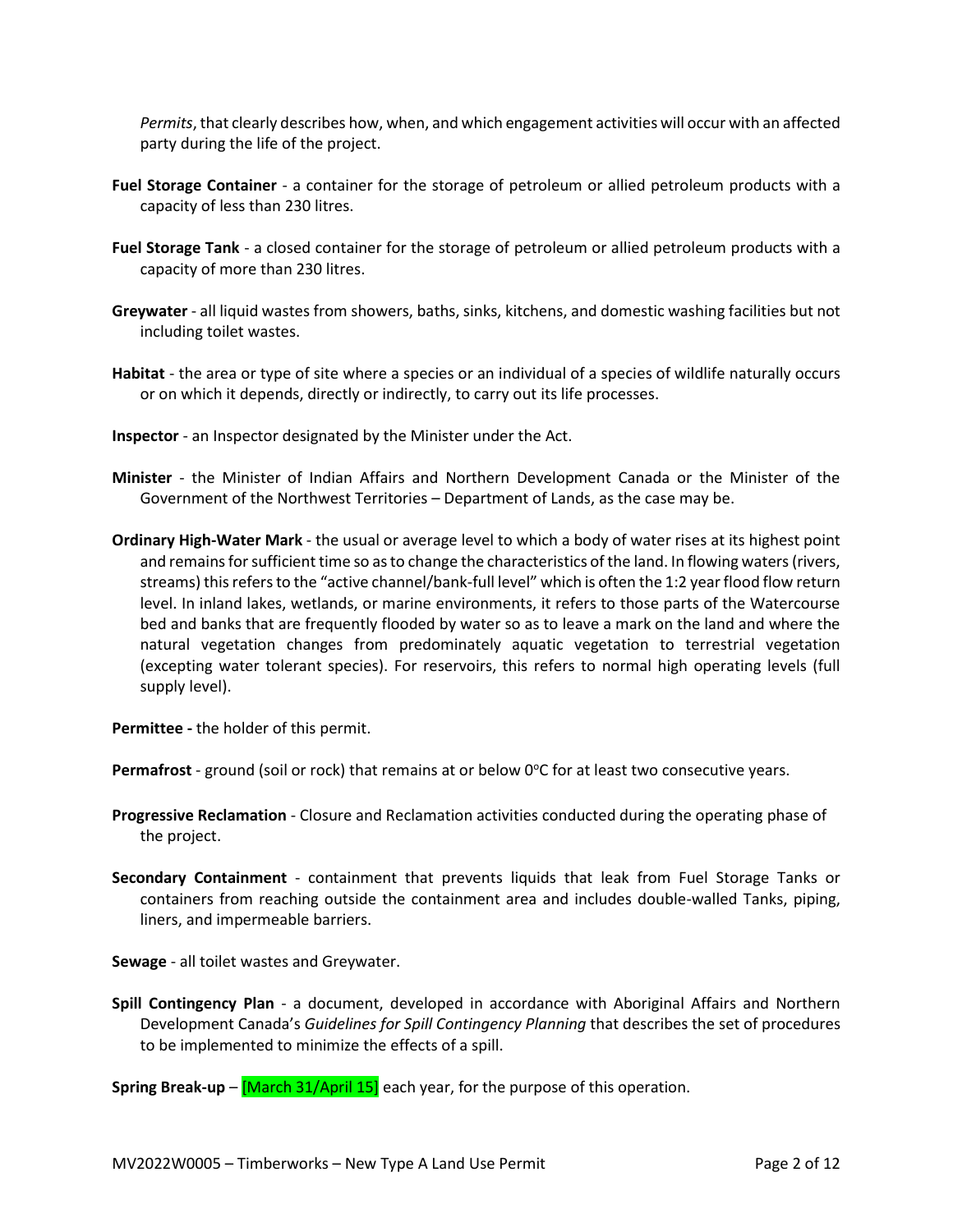- **Safety Data Sheet**  a technical document, typically written by the manufacturer or supplier of a chemical, that provides information about the hazards associated with the product, advice about safe handling and storage, and emergency response procedures.
- **Sump** a human-made pit or natural depression in the earth's surface used for the purpose of depositing Waste that does not contain Toxic Material, such as non-toxic Drilling Waste or Sewage, therein.

**Toxic Material** - any substance that enters or may enter the environment in a quantity or concentration or under conditions such that it:

- a) Has or may have an immediate or long-term harmful effect on the environment or its biological diversity;
- b) Constitutes or may constitute a danger to the environment on which life depends; or
- c) Constitutes or may constitute a danger in Canada to human life or health.
- **Waste -** any garbage, debris, chemical, or Toxic Material to be used, stored, disposed of, or handled on land, and also as defined in section 51 of the Act**.**
- **Waste Management Plan** a document, developed in accordance with the Board's Guidelines for Developing a Waste Management Plan, that describes the methods of Waste management from Waste generation to final disposal.
- **Watercourse** a natural body of flowing or standing water or an area occupied by water during part of the year, and includes streams, springs, swamps and gulches but does not include groundwater.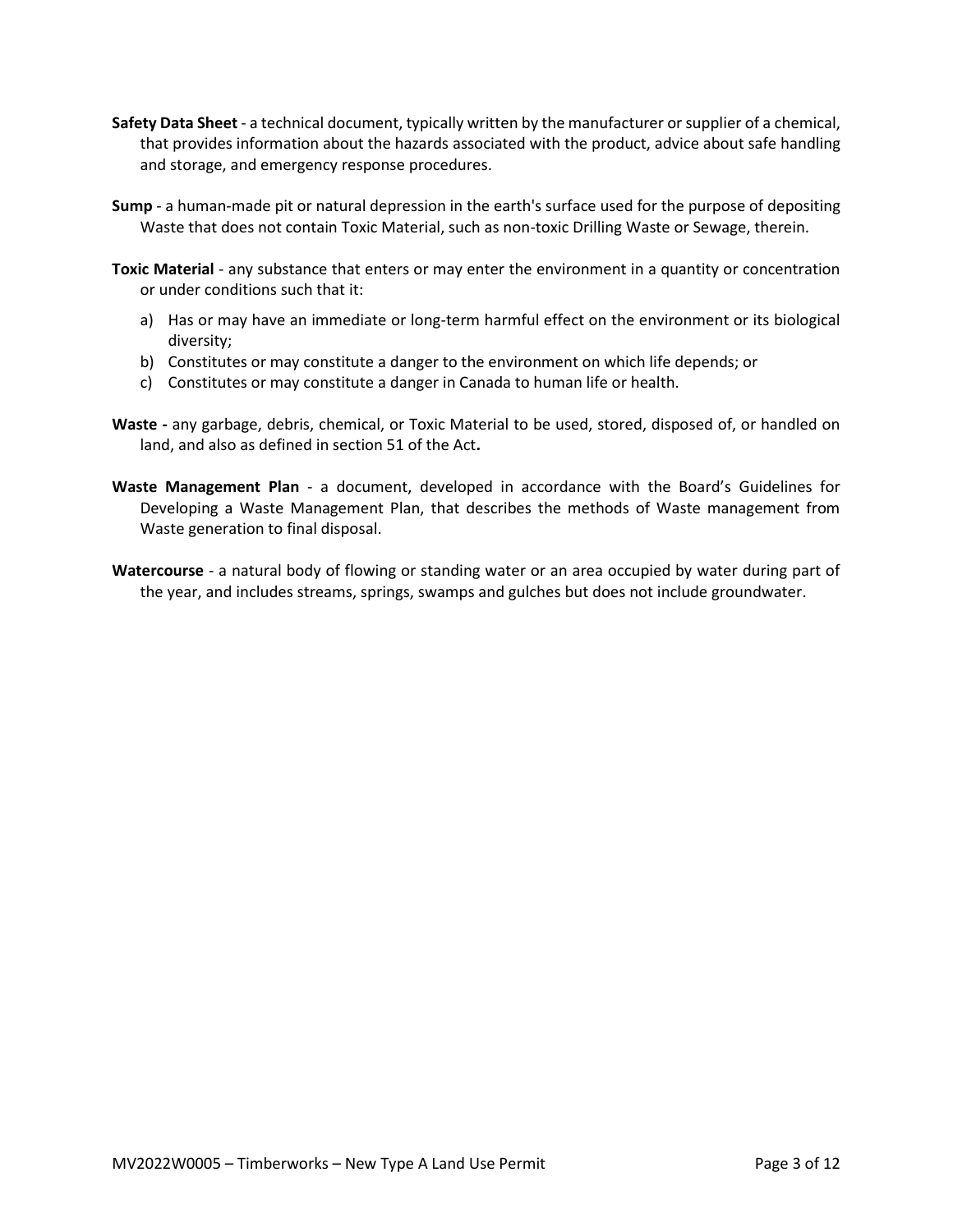Part C: Conditions Applying to All Activities (headings correspond to subsection 26(1) of the Mackenzie Valley Land Use Regulations)

|    | <b>Condition</b>                                                                                                                                                                                                                          | Category                                                |
|----|-------------------------------------------------------------------------------------------------------------------------------------------------------------------------------------------------------------------------------------------|---------------------------------------------------------|
|    | $26(1)(a)$ Location and Area                                                                                                                                                                                                              |                                                         |
| 1. | The Permittee shall only conduct this land-use operation on lands designated<br>in the application.                                                                                                                                       | <b>LOCATION OF</b><br><b>ACTIVITIES</b>                 |
| 2. | The Permittee shall not conduct any part of the land-use operation within 100<br>metres of any privately owned or leased land or structures, including cabins<br>used for traditional activities, unless otherwise approved by the Board. | <b>PRIVATE</b><br><b>PROPERTY</b><br><b>SETBACK</b>     |
| 3. | The Permittee shall locate all camps on Durable Land or previously cleared<br>areas, and a minimum of 100 metres from the Ordinary High Water Mark.                                                                                       | <b>CAMP SETBACK</b>                                     |
| 4. | The Permittee shall not conduct any part of the land-use operation within 100<br>metres of a cabin used for traditional activities, including trapping, hunting, or<br>fishing, unless otherwise authorized in writing by the Board.      | <b>AVOID CABINS</b>                                     |
| 5. | The Permittee shall not locate any Sump within 100 metres of the Ordinary<br>High Water Mark of any Watercourse, unless otherwise authorized in writing<br>by an Inspector.                                                               | <b>SUMP SETBACK</b>                                     |
| 6. | The Permittee shall locate all lines, trails, and right-of-ways to be constructed<br>parallel to any Watercourse a minimum of:                                                                                                            | <b>PARALLEL</b><br><b>WATERCOURSE</b><br><b>SETBACK</b> |
|    | a) Lakes larger than 16 ha in area: 100 m buffer;                                                                                                                                                                                         |                                                         |
|    | b) Lakes 1 ha to 16 in area: 30 m buffer;                                                                                                                                                                                                 |                                                         |
|    | c) Ponds less than 1 ha in area: 10 m buffe;<br>d) Large permanent rivers: 100 m buffer;                                                                                                                                                  |                                                         |
|    | e) Medium permanent rivers: 60 m buffer; and                                                                                                                                                                                              |                                                         |
|    | f) Small permanent rivers and streams: 10 m buffer.                                                                                                                                                                                       |                                                         |
| 7. | The Permittee shall confine the width of the right-of-way to a maximum of 10<br>metres.                                                                                                                                                   | <b>PARALLEL ROADS</b>                                   |
|    | Lakes larger than 16 ha: 100 buffer;<br>$\mathsf{a}$                                                                                                                                                                                      |                                                         |
|    | Lakes 1 ha to 16 ha: 30m buffer;<br>b)<br>Ponds less than 1 ha in area: 10 m buffer;                                                                                                                                                      |                                                         |
|    | Larger permanent rivers: 100 m buffer:<br>$\mathsf{d}$                                                                                                                                                                                    |                                                         |
|    | Medium permanent rivers: 60 m buffer; and<br>e)                                                                                                                                                                                           |                                                         |
|    | Small permanent rivers and streams:1 10 m buffer.<br>t)                                                                                                                                                                                   |                                                         |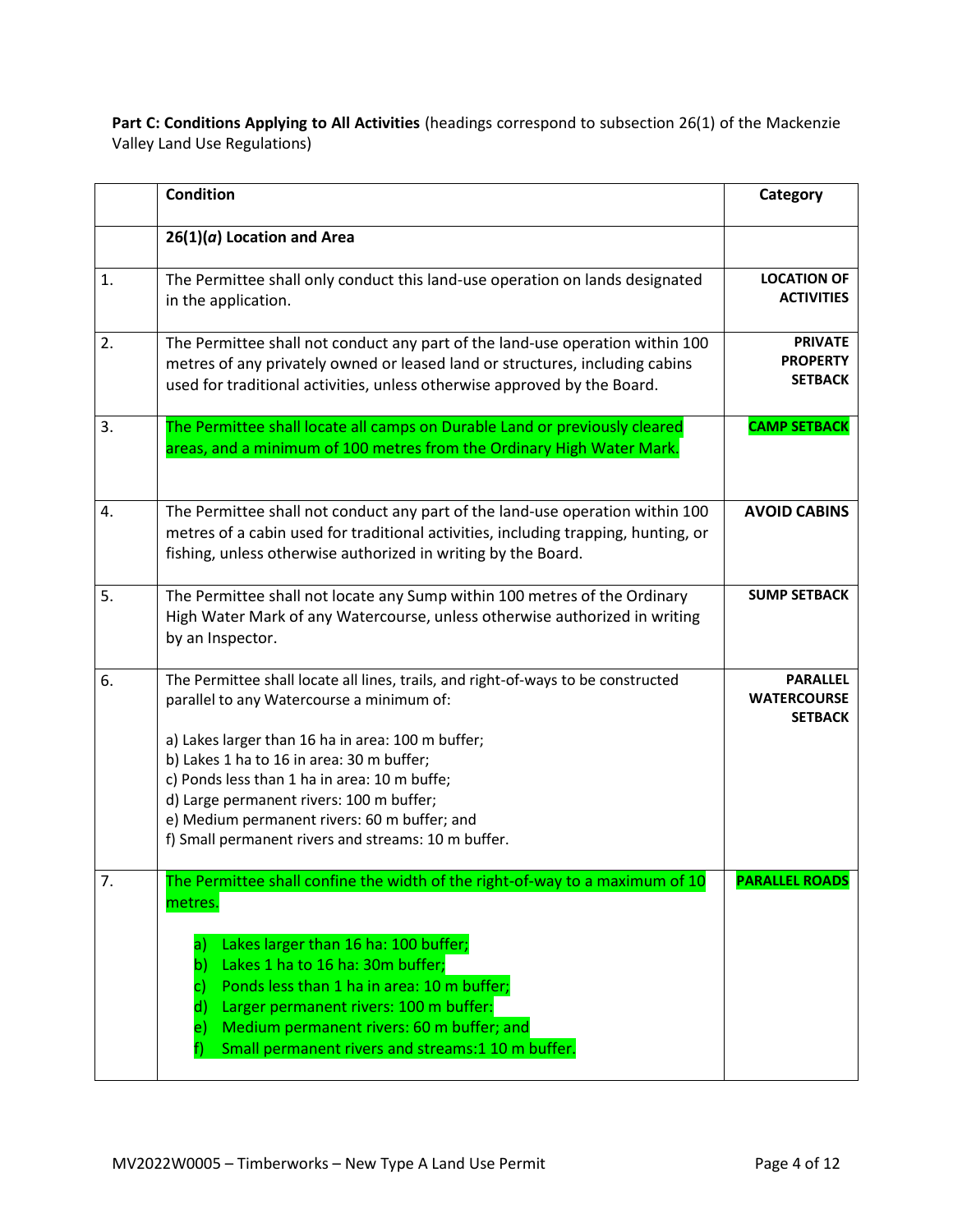| 8.  | The Permittee shall confine the width of the right-of-way to a maximum of xx<br>metres.                                                                                                                                                                                                                                      | <b>WIDTH RIGHT-</b><br><b>OF-WAY</b>                                          |
|-----|------------------------------------------------------------------------------------------------------------------------------------------------------------------------------------------------------------------------------------------------------------------------------------------------------------------------------|-------------------------------------------------------------------------------|
| 9.  | Prior to the commencement of the land-use operation, the Permittee shall<br>accompany an Inspector during an inspection of the proposed land use area.                                                                                                                                                                       | <b>INSPECT</b><br><b>LOCATIONS</b>                                            |
|     | $26(1)(b)$ Time                                                                                                                                                                                                                                                                                                              |                                                                               |
| 10. | At least 48 hours prior to the initial commencement of the land-use operation,<br>the Permittee's Field Supervisor shall notify the Board and contact an<br>Inspector at (867) 874-6995.                                                                                                                                     | <b>INITIAL</b><br><b>NOTIFICATION -</b><br><b>CONTACT</b><br><b>INSPECTOR</b> |
| 11. | At least 48 hours prior to commencement of the land-use operation, the<br>Permittee shall provide the following information, in writing, to the Board and<br>an Inspector:                                                                                                                                                   | <b>IDENTIFY AGENT</b>                                                         |
|     | the name(s) of the person(s) in charge of the field operation;<br>a)<br>b)<br>alternates; and<br>all methods for contacting the above person(s).<br>c)                                                                                                                                                                       |                                                                               |
| 12. | At least ten days prior to the completion of the land-use operation, the<br>Permittee shall advise an Inspector of:<br>the plan for removal or storage of equipment and materials;<br>a)<br>when final cleanup and reclamation of the land used will be completed;<br>b)<br>and<br>c) when the Final Plan will be submitted. | <b>REPORTS BEFORE</b><br><b>FINAL REMOVAL</b>                                 |
| 13. | A pre-inspection of new access road and development of new landing must be<br>conducted by an Inspector, with the Permittee and Field Supervisor, prior to<br>the commencement of any land use activity.                                                                                                                     | <b>PRE-INSPECTION</b>                                                         |
| 14. | The Permittee shall submit a Progress Report to the board and the Inspector<br>every 10 days during the land use operation                                                                                                                                                                                                   | <b>PROGRESS</b><br><b>WRITTEN</b>                                             |
| 15. | The Permittee shall submit an Annual Report to the Board and Inspector not<br>later than June 30 of the year following the year reports (April $1 -$ March 31)<br>which shall contain the following information:                                                                                                             | <b>ANNUAL REPORT</b>                                                          |
|     | A ma, normally at scale of 1:50,000 showing the locations of all access<br>a)<br>roads, and trails, landings, camp and cut block boundaries harvested<br>that year; and<br>b) A summary of hectares utilized in each aspect of the land use<br>operation for the operating season.                                           |                                                                               |
| 16. | At least ten days prior to the completion of the land-use operation, the<br>Permittee shall advise an Inspector of:<br>the plan for removal or storage of equipment and materials;<br>d)                                                                                                                                     | <b>REPORTS BEFORE</b><br><b>FINAL REMOVAL</b>                                 |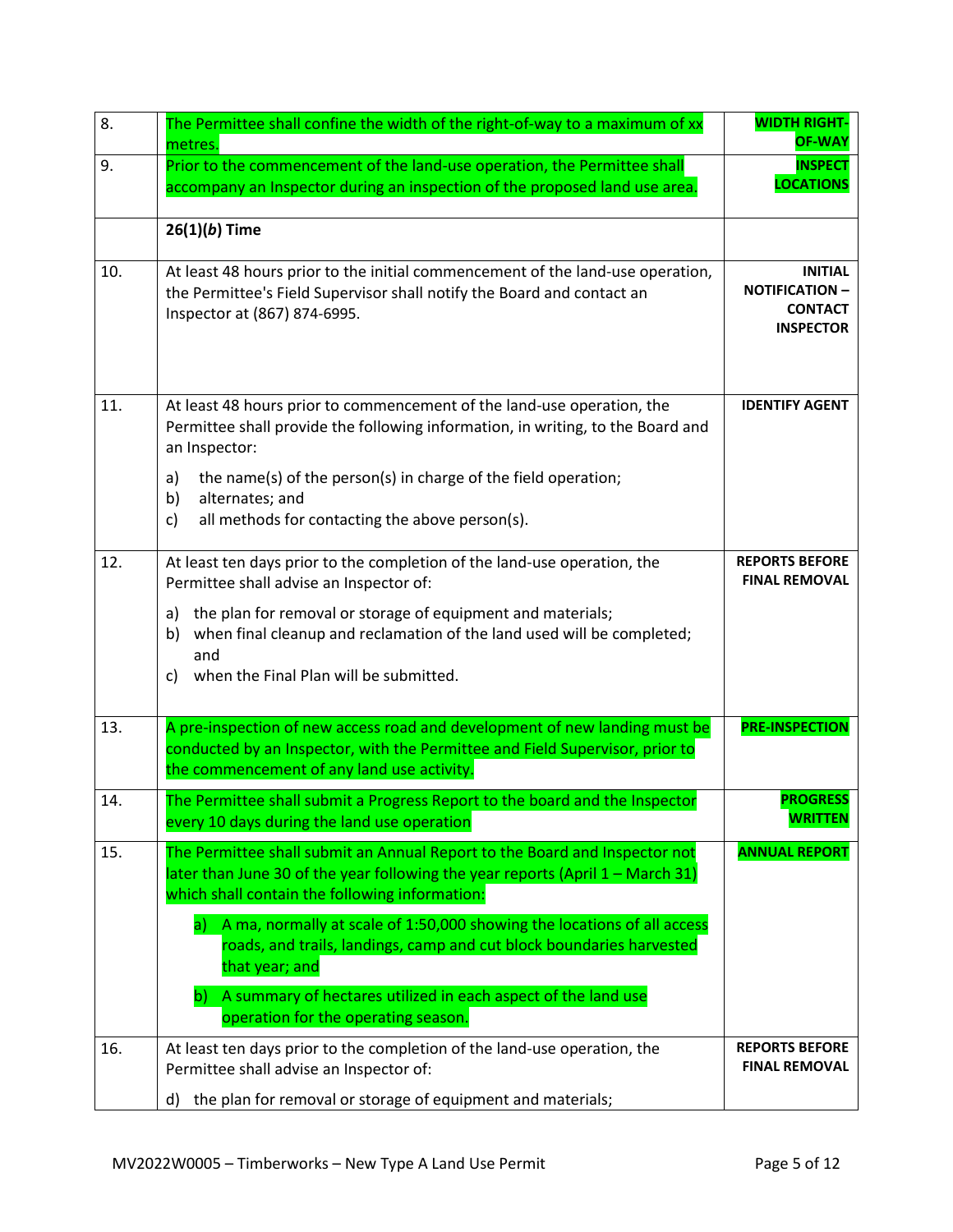|     | e) when final cleanup and reclamation of the land used will be completed;<br>and                                                                                                                                                        |                                          |
|-----|-----------------------------------------------------------------------------------------------------------------------------------------------------------------------------------------------------------------------------------------|------------------------------------------|
|     | when the Final Plan will be submitted.<br>f)                                                                                                                                                                                            |                                          |
|     | $26(1)(c)$ Type and Size of Equipment                                                                                                                                                                                                   |                                          |
| 17. | The Permittee shall only use equipment of a similar type, size, and number to<br>that listed in the complete application.                                                                                                               | <b>USE APPROVED</b><br><b>EQUIPMENT</b>  |
| 18. | The Permittee shall maintain fire-fighting equipment at the site.                                                                                                                                                                       | <b>FIRE-FIGHTING</b><br><b>EQUIPMENT</b> |
|     | 26(1)(d) Methods and Techniques                                                                                                                                                                                                         |                                          |
| 19. | The Permittee shall Dogleg lines, trails and right-of-ways that approach<br>Watercourses or public roads.                                                                                                                               | <b>DOGLEG</b><br><b>APPROACHES</b>       |
| 20. | The Permittee shall construct meandering access routes with a maximum line of<br>site views between 500-700 meters unless otherwise instructed by an inspector.                                                                         | <b>MEANDER LINES</b>                     |
| 21. | Prior to the movement of any vehicle that exerts pressure on the ground in<br>excess of 35 kPa, the Permittee shall scout proposed lines and routes to select<br>the best location for crossing streams and avoiding terrain obstacles. | <b>DETOURS AND</b><br><b>CROSSINGS</b>   |
| 22. | The Permittee shall construct and maintain the overland portion of winter<br>roads with a minimum of 10 cm of packed snow and/or ice at all times during<br>this land-use operation.                                                    | <b>WINTER ROADS</b>                      |
| 23. | The Permittee shall not erect camps or store material, other than that required<br>for immediate use, on the ice surface of a Watercourse.                                                                                              | <b>STORAGE ON ICE</b>                    |
| 24. | The Permittee shall leave a buffer strip of undisturbed vegetation at least 30<br>metres in width between cleared areas and public roads                                                                                                | <b>TREE SCREEN</b>                       |
|     | 26(1)(e) Type, Location, Capacity, and Operation of All Facilities                                                                                                                                                                      |                                          |
| 25. | The Permittee shall ensure that the land use area is kept clean at all times.                                                                                                                                                           | <b>CLEAN WORK</b><br><b>AREA</b>         |
|     | 26(1)(f) Control or Prevention of Ponding of Water, Flooding, Erosion, Slides,<br>and Subsidence of Land                                                                                                                                |                                          |
| 26. | The Permittee shall install and maintain culverts such that scouring does not<br>occur.                                                                                                                                                 | <b>CULVERT SIZE</b>                      |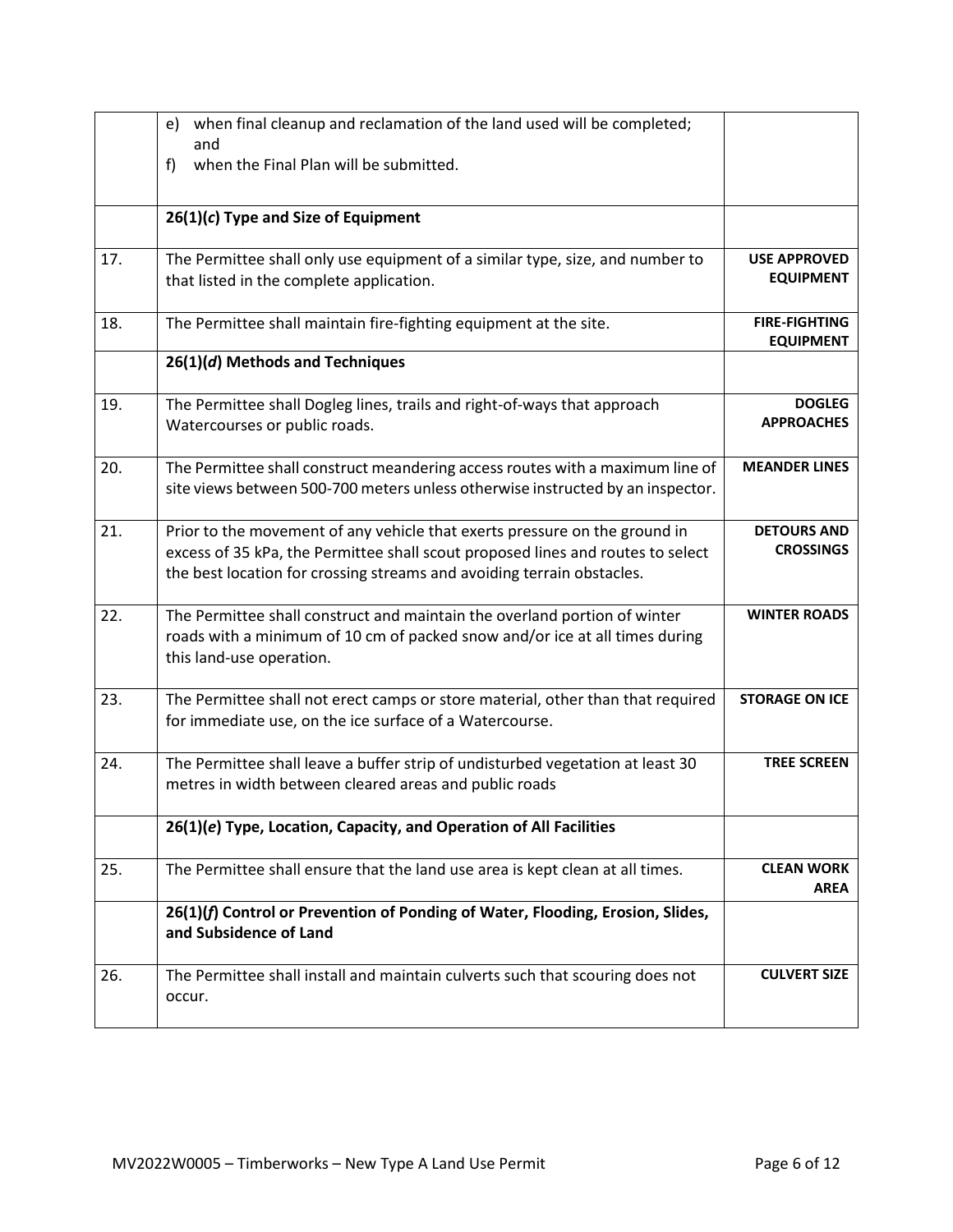| 27. | The Permittee shall insulate the ground surface beneath all structures                                                                                                                                                                            | <b>PERMAFROST</b>                                          |
|-----|---------------------------------------------------------------------------------------------------------------------------------------------------------------------------------------------------------------------------------------------------|------------------------------------------------------------|
|     | associated with this land-use operation to prevent:                                                                                                                                                                                               | <b>PROTECTION</b>                                          |
|     | a)<br>any vegetation present from being removed;                                                                                                                                                                                                  |                                                            |
|     | the melting of Permafrost; and<br>b)                                                                                                                                                                                                              |                                                            |
|     | the ground settling and/or eroding.<br>c)                                                                                                                                                                                                         |                                                            |
| 28. | The land-use operation shall not cause obstruction to any natural drainage.                                                                                                                                                                       | <b>NATURAL</b><br><b>DRAINAGE</b>                          |
| 29. | The Permittee shall install and maintain suitable erosion control structures as<br>the land-use operation progresses.                                                                                                                             | <b>PROGRESSIVE</b><br><b>EROSION</b><br><b>CONTROL</b>     |
| 30. | The Permittee shall apply appropriate mitigation at the first sign of erosion.                                                                                                                                                                    | <b>REPAIR</b><br><b>EROSION</b>                            |
| 31. | The Permittee shall prepare the site in such a manner as to prevent rutting or<br>gouging of the ground surface.                                                                                                                                  | <b>PREVENTION OF</b><br><b>RUTTING</b>                     |
| 32. | The Permittee shall suspend overland travel of equipment or vehicles at the<br>first sign of rutting or gouging.                                                                                                                                  | <b>SUSPEND</b><br><b>OVERLAND</b><br><b>TRAVEL</b>         |
| 33. | The Permittee shall not move any equipment or vehicles unless the ground<br>surface is in a state capable of fully supporting the equipment or vehicles<br>without rutting or gouging.                                                            | <b>VEHICLE</b><br><b>MOVEMENT</b><br><b>FREEZE-UP</b>      |
| 34. | The Permittee shall-only use clean water and snow in the construction of ice<br>bridges and snow fills.                                                                                                                                           | <b>CONSTRUCT</b><br><b>ICE BRIDGES</b><br><b>SNOWFILLS</b> |
| 35. | Prior to Spring Break-up or completion of the land-use operation, the<br>Permittee shall clean up and either remove or v-notch all ice bridges and<br>snowfills from stream crossings, unless otherwise authorized in writing by an<br>Inspector. | <b>REMOVE</b><br><b>ICE BRIDGES/</b><br><b>SNOWFILLS</b>   |
| 36. | The Permittee shall not cut any stream bank, unless otherwise authorized in<br>writing by an Inspector.                                                                                                                                           | <b>STREAM BANKS</b>                                        |
| 37. | The Permittee shall minimize approach grades on all Watercourse crossings.                                                                                                                                                                        | <b>MINIMIZE</b><br><b>APPROACH</b>                         |
| 38. | The Permittee shall use temporary bridges or dry fording when crossing<br>streams.                                                                                                                                                                | <b>DRY FORDING</b>                                         |
|     | 26(1)(g) Use, Storage, Handling, and Ultimate Disposal of Any Chemical or<br><b>Toxic Material</b>                                                                                                                                                |                                                            |
| 39. | At least seven days prior to the use of any chemicals that were not identified in<br>the complete application, the Safety Data Sheets must be provided to the<br>Board and an Inspector.                                                          | <b>CHEMICALS</b>                                           |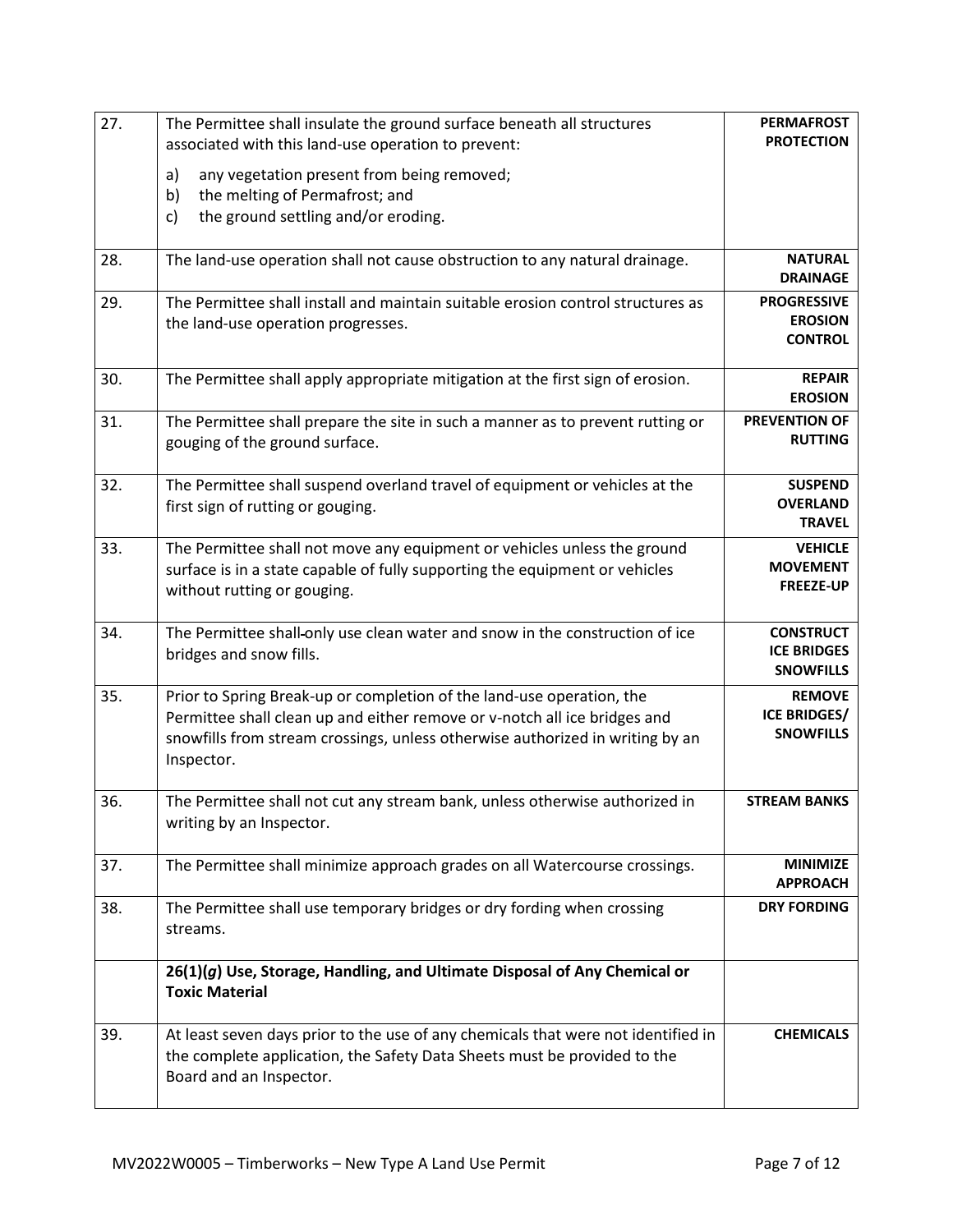| 40. | Prior to the expiry date of this Permit or the end of the land-use operation<br>whichever comes first, the Permittee shall backfill and restore all Sumps,<br>unless otherwise authorized in writing by an Inspector.                                                                                                                                  | <b>RECLAIM</b><br><b>NON-OIL AND</b><br><b>GAS SUMPS</b>                                     |
|-----|--------------------------------------------------------------------------------------------------------------------------------------------------------------------------------------------------------------------------------------------------------------------------------------------------------------------------------------------------------|----------------------------------------------------------------------------------------------|
| 41. | The Permittee shall dispose of all Toxic Material as described in the approved<br>Waste Management Plan.                                                                                                                                                                                                                                               | <b>WASTE</b><br><b>CHEMICAL</b><br><b>DISPOSAL</b>                                           |
| 42. | The Permittee shall dispose of all combustible Waste petroleum products by<br>removal to an approved disposal facility.                                                                                                                                                                                                                                | <b>WASTE</b><br><b>PETROLEUM</b><br><b>DISPOSAL</b>                                          |
| 43. | The Permittee shall provide written notification to the Board and Inspector a<br>minimum of 10 days prior to the initial deposit of Waste, demonstrating that<br>the licenced disposal facility has agreed to accept the Waste and has the<br>capacity to receive the volumes of Waste requested.                                                      | <b>NOTIFICATION OF</b><br><b>SOLID WASTE</b><br><b>DISPOSAL</b>                              |
|     | 26(1)(h) Wildlife and Fish Habitat                                                                                                                                                                                                                                                                                                                     |                                                                                              |
| 44. | The Permittee shall take all reasonable measures to prevent damage to<br>wildlife and fish Habitat during this land-use operation.                                                                                                                                                                                                                     | <b>HABITAT</b><br><b>DAMAGE</b>                                                              |
| 45. | The Permittee shall adhere to the Wildlife and Wildlife Habitat Protection Plan,<br>once approved, and shall annually review the plan and make any necessary<br>revisions to reflect changes in operations, technology, chemicals, or fuels, or as<br>directed by the Board. Revisions to the plan shall be submitted to the Board<br>for approval.    | <b>WILDLIFE AND</b><br><b>WILDLIFE</b><br><b>HABITAT</b><br><b>PROTECTION</b><br><b>PLAN</b> |
|     | 26(1)(i) Storage, Handling, and Disposal of Refuse or Sewage                                                                                                                                                                                                                                                                                           |                                                                                              |
| 46. | The Permittee shall dispose of all Waste as described in the Waste<br>Management Plan, once approved, and shall annually review the plan and<br>make any necessary revisions to reflect changes in operations, technology,<br>chemicals, or fuels, or as directed by the Board. Revisions to the plan shall be<br>submitted to the Board for approval. | <b>WASTE</b><br><b>MANAGEMENT</b>                                                            |
| 47. | The Permittee shall keep all garbage and debris in a secure container until<br>disposal.                                                                                                                                                                                                                                                               | <b>GARBAGE</b><br><b>CONTAINER</b>                                                           |
| 48. | The Permittee shall dispose of all Sewage and Greywater into a Sump at least<br>100 metres from the Ordinary High Water Mark of any Watercourse.                                                                                                                                                                                                       | <b>SEWAGE</b><br><b>DISPOSAL-</b><br><b>SUMP</b><br><b>SETBACK</b>                           |
| 49. | The Permittee shall dispose of all Sewage and Greywater as described in the<br>approved Waste Management Plan.                                                                                                                                                                                                                                         | <b>SEWAGE</b><br><b>DISPOSAL - PLAN</b>                                                      |
|     | 26(1)(j) Protection of Historical, Archaeological, and Burial Sites                                                                                                                                                                                                                                                                                    |                                                                                              |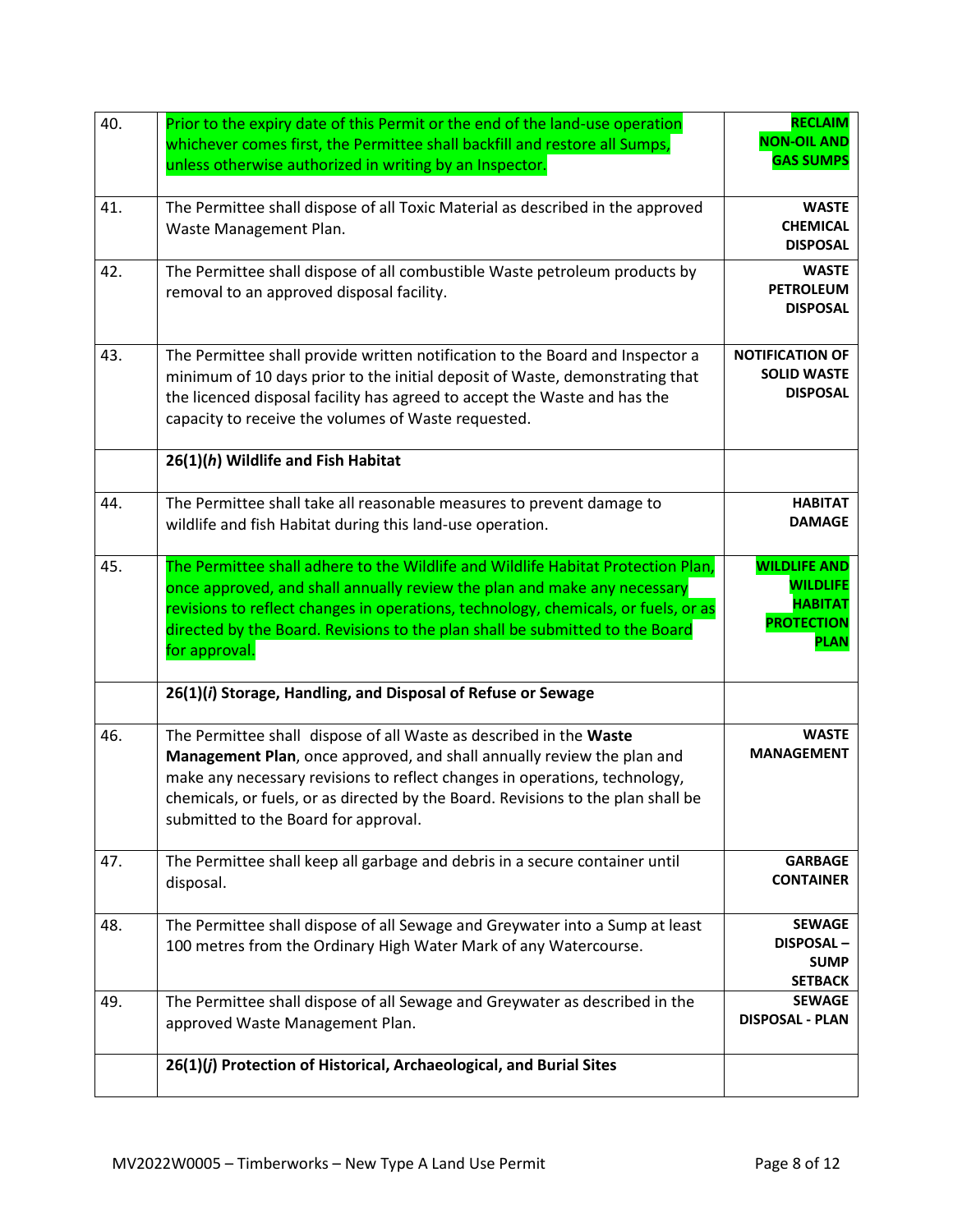| 50. | The Permittee shall not operate any vehicle or equipment within 150 metres         | <b>ARCHAEOLOGICA</b>             |
|-----|------------------------------------------------------------------------------------|----------------------------------|
|     | of a known or suspected historical or archaeological site or burial ground.        | <b>L BUFFER</b>                  |
| 51. | The Permittee shall not knowingly remove, disturb, or displace any                 | <b>SITE</b>                      |
|     | archaeological specimen or site.                                                   | <b>DISTURBANCE</b>               |
| 52. | The Permittee shall, where a suspected archaeological or historical site, or       | <b>SITE DISCOVERY</b>            |
|     | burial ground is discovered:                                                       | AND                              |
|     | immediately suspend operations on the site; and<br>a)                              | <b>NOTIFICATION</b>              |
|     | notify the Board at (867) 669-0506 or an Inspector at (867) 874-6994, and<br>b)    |                                  |
|     | the Prince of Wales Northern Heritage Centre at 767-9347 ext. 71251 or             |                                  |
|     | ext. 71255.                                                                        |                                  |
| 53. | At least 60 days prior to any new land disturbance, including new drill sites,     | <b>ARCHAEOLOGICA</b>             |
|     | the Permittee shall conduct an Archaeological Overview to identify areas of        | <b>LOVERVIEW</b>                 |
|     | high and low potential for archaeological and burial sites and shall submit a      |                                  |
|     | summary report to the Board and the Prince of Wales Northern Heritage              |                                  |
|     | Centre.                                                                            |                                  |
| 54. | Prior to disturbance in areas of high potential for archaeological or burial sites | AIA - HIGH                       |
|     | identified in the Archaeological Overview, the Permittee shall conduct an          | <b>POTENTIAL</b>                 |
|     | Archaeological Impact Assessment of the sites where disturbance is planned         |                                  |
|     | and shall submit a summary report to the Board and the Prince of Wales             |                                  |
|     | Northern Heritage Centre.                                                          |                                  |
|     | 26(1)(k) Objects and Places of Recreational, Scenic, and Ecological Value          |                                  |
|     | Intentionally left blank                                                           |                                  |
|     | 26(1)(I) Security Deposit                                                          |                                  |
| 55. | Prior to the commencement of the land-use operation, the Permittee shall           | <b>SECURITY</b>                  |
|     | deposit with the Minister a security deposit in the amount of $\frac{1}{5}$        | <b>DEPOSIT</b>                   |
| 56. | All costs to remediate the area under this Permit are the responsibility of the    | <b>RESPONSIBILITY</b>            |
|     | Permittee.                                                                         | <b>FOR</b><br><b>REMEDIATION</b> |
|     |                                                                                    | <b>COSTS</b>                     |
|     | $26(1)(m)$ Fuel Storage                                                            |                                  |
| 57. | The Permittee shall:                                                               | <b>REPAIR LEAKS</b>              |
|     | examine all Fuel Storage Containers and Tank for leaks; and<br>a)                  |                                  |
|     | b)<br>repair all leaks immediately.                                                |                                  |
| 58. | The Permittee shall place Fuel Storage Containers and or Tanks a minimum of        | <b>FUEL STORAGE</b>              |
|     | 100 metres from the Ordinary High Water Mark of any Watercourse, unless            | <b>SETBACK</b>                   |
|     | otherwise authorized in writing by an Inspector.                                   |                                  |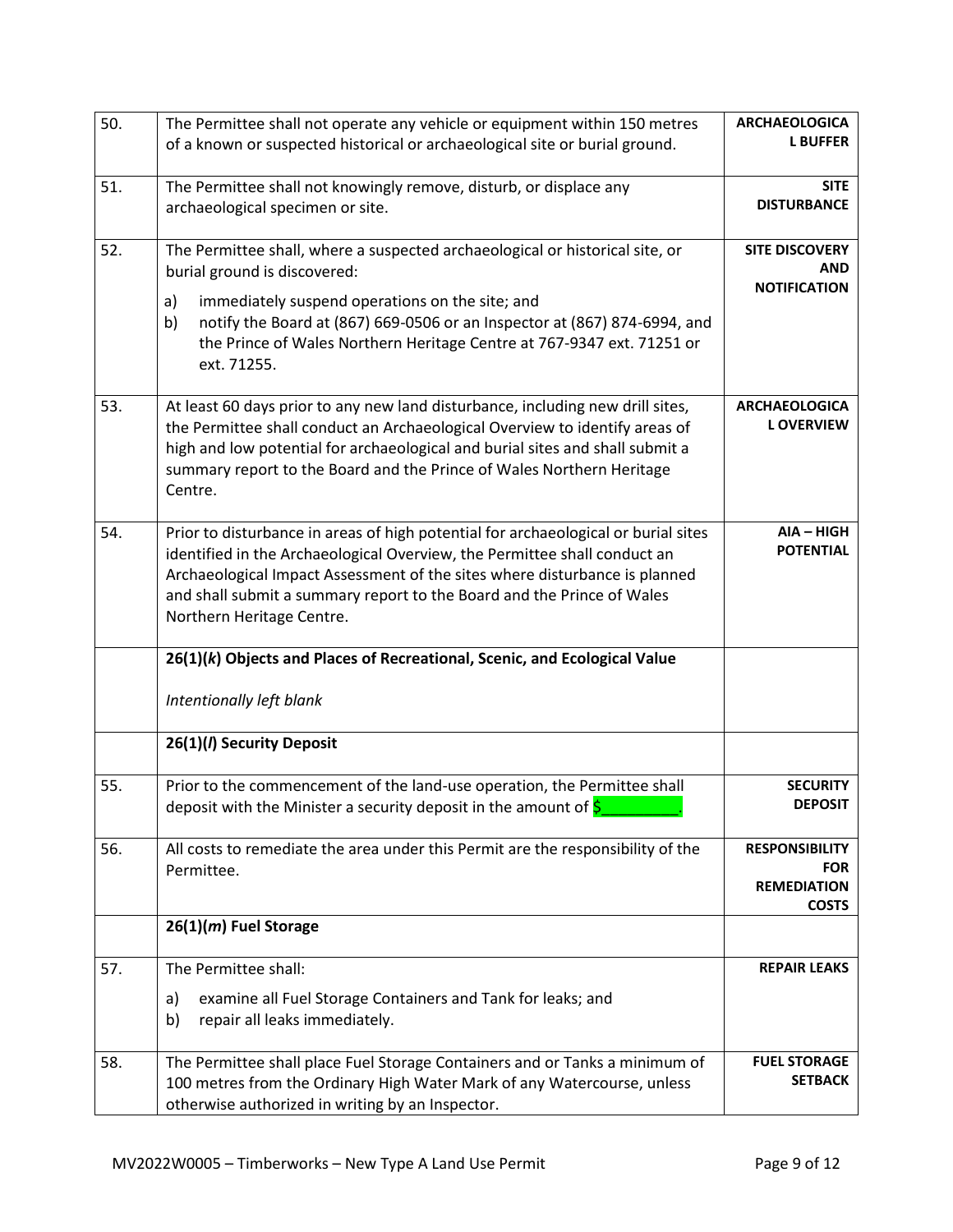| 59. | The Permittee shall ensure that all fuel caches have adequate Secondary<br>Containment.                                                                                                                                                                                                                                     | <b>FUEL CACHE</b><br><b>SECONDARY</b><br><b>CONTAINMENT</b>  |
|-----|-----------------------------------------------------------------------------------------------------------------------------------------------------------------------------------------------------------------------------------------------------------------------------------------------------------------------------|--------------------------------------------------------------|
| 60. | The Permittee shall set up all refueling points with Secondary Containment.                                                                                                                                                                                                                                                 | <b>SECONDARY</b><br><b>CONTAINMENT -</b><br><b>REFUELING</b> |
| 61. | The Permittee shall not allow petroleum products to spread to surrounding<br>lands or Watercourses.                                                                                                                                                                                                                         | <b>FUEL</b><br><b>CONTAINMENT</b>                            |
| 62. | The Permittee shall locate mobile fuel facilities on land when the facilities are<br>stationary for more than 12 hours.                                                                                                                                                                                                     | <b>FUEL ON LAND</b>                                          |
| 63. | The Permittee shall not place any Fuel Storage Containers or Tanks within 100<br>metres of the Ordinary High Water Mark of any Watercourse, unless otherwise<br>authorized in writing by an Inspector.                                                                                                                      | <b>FUEL NEAR WATER</b>                                       |
| 64. | The Permittee shall mark all Fuel Storage Containers and Tanks with the<br>Permittee's name.                                                                                                                                                                                                                                | <b>MARK</b><br><b>CONTAINERS</b><br><b>AND TANKS</b>         |
| 65. | The Permittee shall mark all stationary fuel caches and fuel storage facilities<br>with flags, posts, or similar devices so that they are at all times plainly visible<br>to local vehicle travel.                                                                                                                          | <b>MARK FUEL</b><br><b>LOCATION</b>                          |
| 66. | Within ten days of the establishment of any fuel cache, the Permittee shall<br>report the location and quantity of the cache in writing to the Board and an<br>Inspector.                                                                                                                                                   | <b>REPORT FUEL</b><br><b>LOCATION</b>                        |
| 67. | The Permittee shall seal all outlets of Fuel Storage Containers and store the<br>containers on their sides with the outlets located at 3 and 9 o'clock, except for<br>containers currently in use.                                                                                                                          | <b>SEAL OUTLET</b>                                           |
| 68. | The Permittee shall comply with the Spill Contingency Plan, once approved,<br>and shall annually review the plan and make any necessary revisions to reflect<br>changes in operations, technology, chemicals, or fuels, or as directed by the<br>Board. Revisions to the plan shall be submitted to the Board for approval. | <b>SPILL</b><br><b>CONTINGENCY</b><br><b>PLAN</b>            |
| 69. | Prior to commencement of the land-use operation the Permittee shall ensure<br>that spill-response equipment is in place to respond to any potential spills.                                                                                                                                                                 | <b>SPILL RESPONSE</b>                                        |
| 70. | All equipment that may be parked for two hours or more, shall have a haz-<br>mat/drip tray under it or be sufficiently diapered. Leaky equipment shall be<br>repaired immediately.                                                                                                                                          | <b>DRIP TRAYS</b>                                            |
| 71. | The Permittee shall clean up all leaks, spills, and contaminated material<br>immediately                                                                                                                                                                                                                                    | <b>CLEAN UP SPILLS</b>                                       |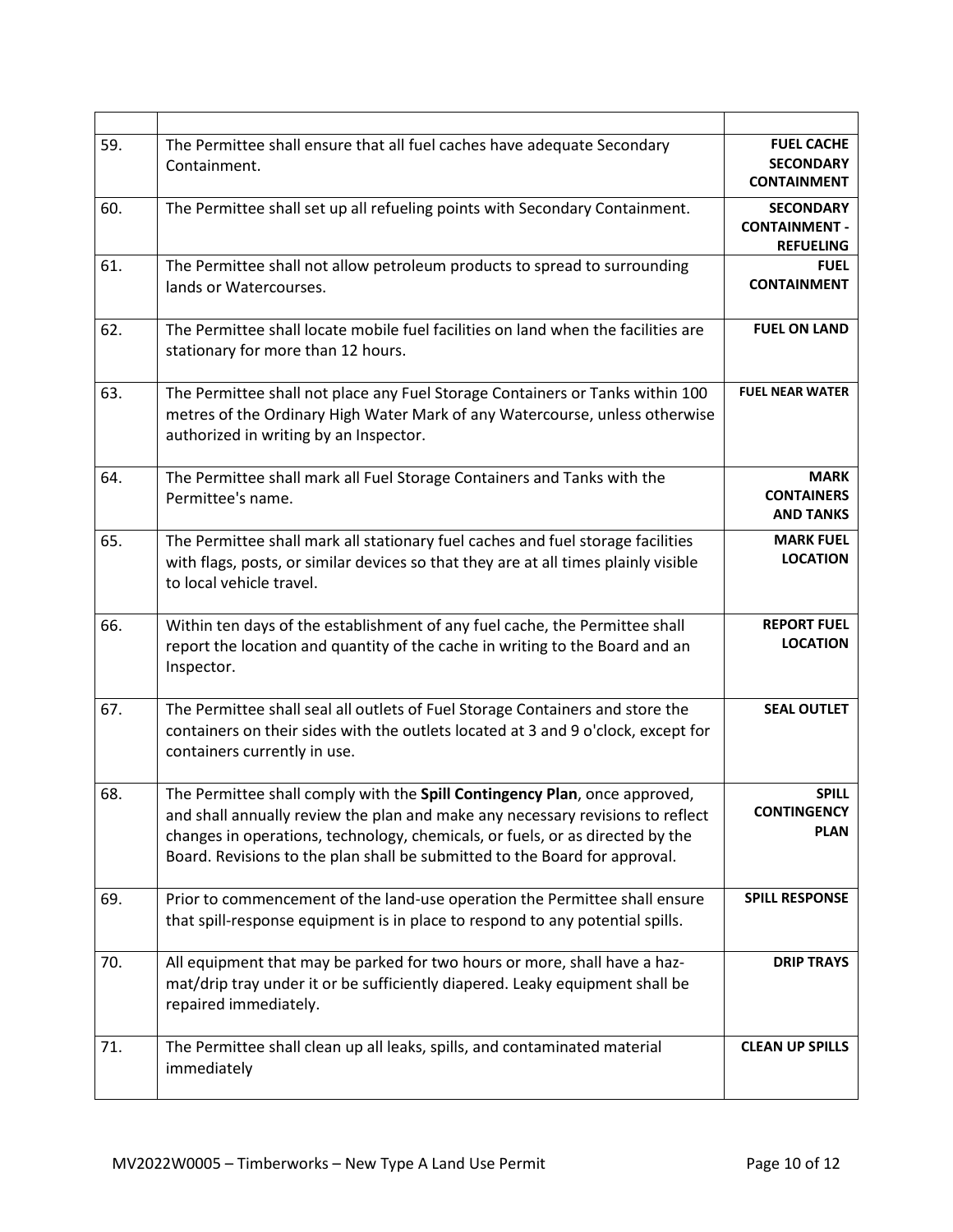| 72. | During the period of this Permit, if a spill occurs or is foreseeable, the         | <b>REPORT SPILLS</b>   |
|-----|------------------------------------------------------------------------------------|------------------------|
|     | Permittee shall:                                                                   |                        |
|     | implement the approved Spill Contingency Plan;<br>a)                               |                        |
|     | report it-immediately using the NU-NT Spill Report Form by one of the<br>b)        |                        |
|     | following methods:                                                                 |                        |
|     | Telephone: (867) 920-8130                                                          |                        |
|     | Fax: (867) 873-6924<br>$\bullet$                                                   |                        |
|     | E-mail: spills@gov.nt.ca                                                           |                        |
|     | <b>Online: Spill Reporting and Tracking Database</b>                               |                        |
|     | within 24 hours, notify the Board and an Inspector; and<br>C)                      |                        |
|     | within 30 days of initially reporting the incident, submit a detailed report<br>d) |                        |
|     | to the Board and an Inspector, including descriptions of causes, response          |                        |
|     |                                                                                    |                        |
|     | actions, and any changes to procedures to prevent similar occurrences in           |                        |
|     | the future. Any updates to this report shall be provided to the Board and          |                        |
|     | an Inspector in writing as changes occur.                                          |                        |
|     | 26(1)(n) Methods and Techniques for Debris and Brush Disposal                      |                        |
|     |                                                                                    |                        |
| 73. | The Permittee shall progressively dispose of all brush and trees; all disposal     | <b>BRUSH</b>           |
|     | shall be completed prior to the end of this land use operation                     | <b>DISPOSAL/ TIME</b>  |
| 74. |                                                                                    | <b>MINIMIZE AREA</b>   |
|     | The Permittee shall not clear areas larger than identified in the complete         | <b>CLEARED</b>         |
|     | application.                                                                       |                        |
| 75. | The Permittee shall ensure that windrows are separated from standing timber.       | WINDROWS/              |
|     |                                                                                    | <b>LOCATION</b>        |
| 76. | The Permittee shall spread the windrow of brush and debris over the access as      | <b>RESTRICT ACCESS</b> |
|     | instructed by the Inspector.                                                       |                        |
|     |                                                                                    |                        |
|     | 26(1)(o) Restoration of the Lands                                                  |                        |
| 77. | All outstanding liabilities and obligations of the Permittee in relation to work   | <b>TRANSFER OF</b>     |
|     | performed or required to be performed under Land Use Permit                        | <b>LIABILITIES</b>     |
|     | MV2015W0011 are fully incorporated into and subsumed under this Permit,            |                        |
|     | and the Permittee must therefore complete the restoration and other                |                        |
|     | obligations set out in or incurred under Permit MV2015W0011, as well as            |                        |
|     | such further obligations as may be set out in or incurred under this Permit.       |                        |
|     |                                                                                    |                        |
| 78. | All areas affected by construction or removal activities shall be stabilized and   | PRE-                   |
|     | landscaped to their pre-construction profiles, unless otherwise authorized in      | <b>CONSTRUCTION</b>    |
|     | writing by an Inspector.                                                           | <b>PROFILES</b>        |
|     |                                                                                    |                        |
| 79. | The Permittee shall dispose of all overburden as approved by the Board, or as      | <b>DISPOSAL OF</b>     |
|     | otherwise authorized in writing by an Inspector.                                   | <b>OVERBURDEN</b>      |
|     |                                                                                    |                        |